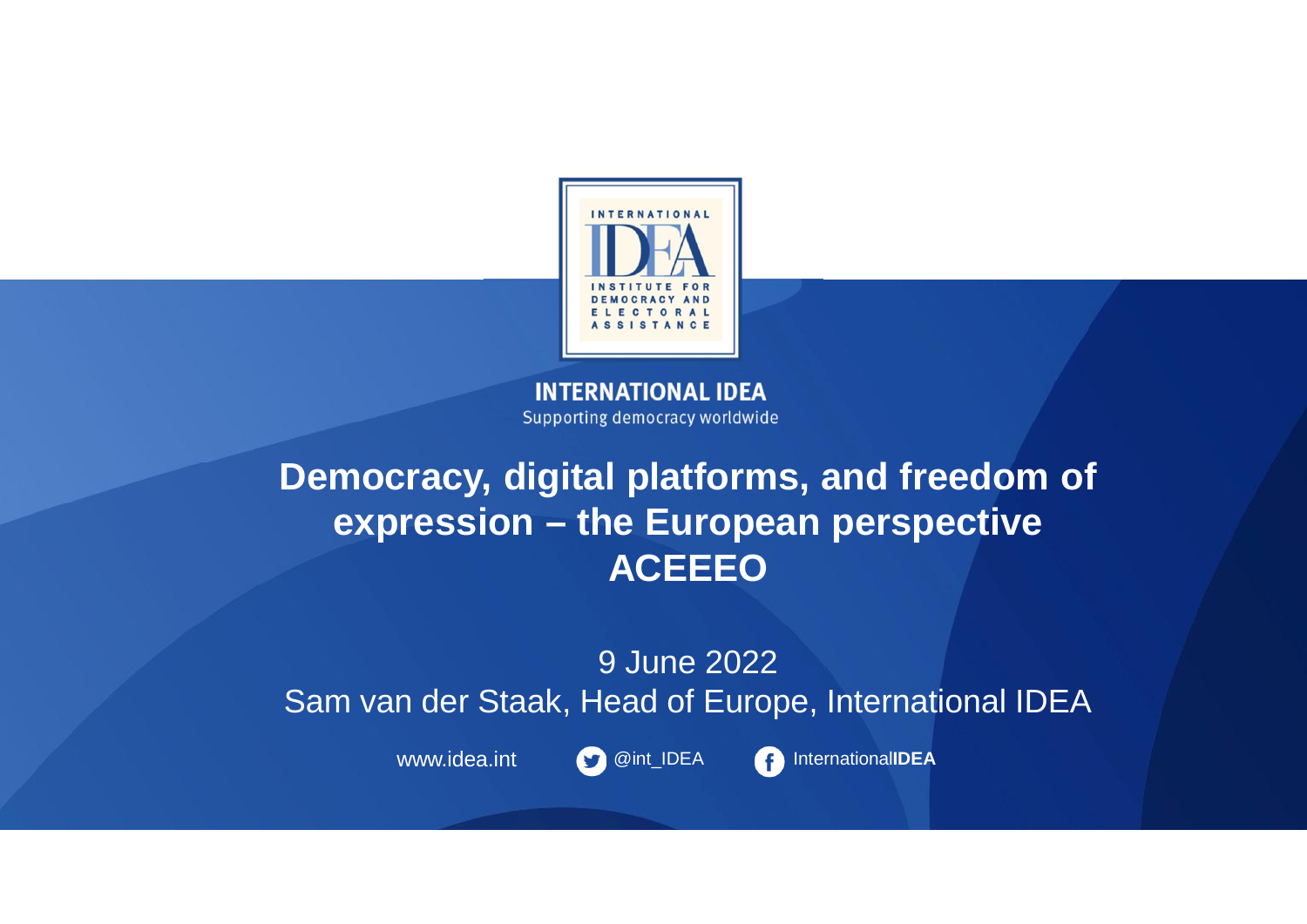## **This presentation:**

- **1. State of play** on digital platforms and democracy in Europe
- **2. What's ahead** on digital developments and regulation in democracy?
- 3. How should **Europe collaborate** internally and outside to shape digital democracy globally?

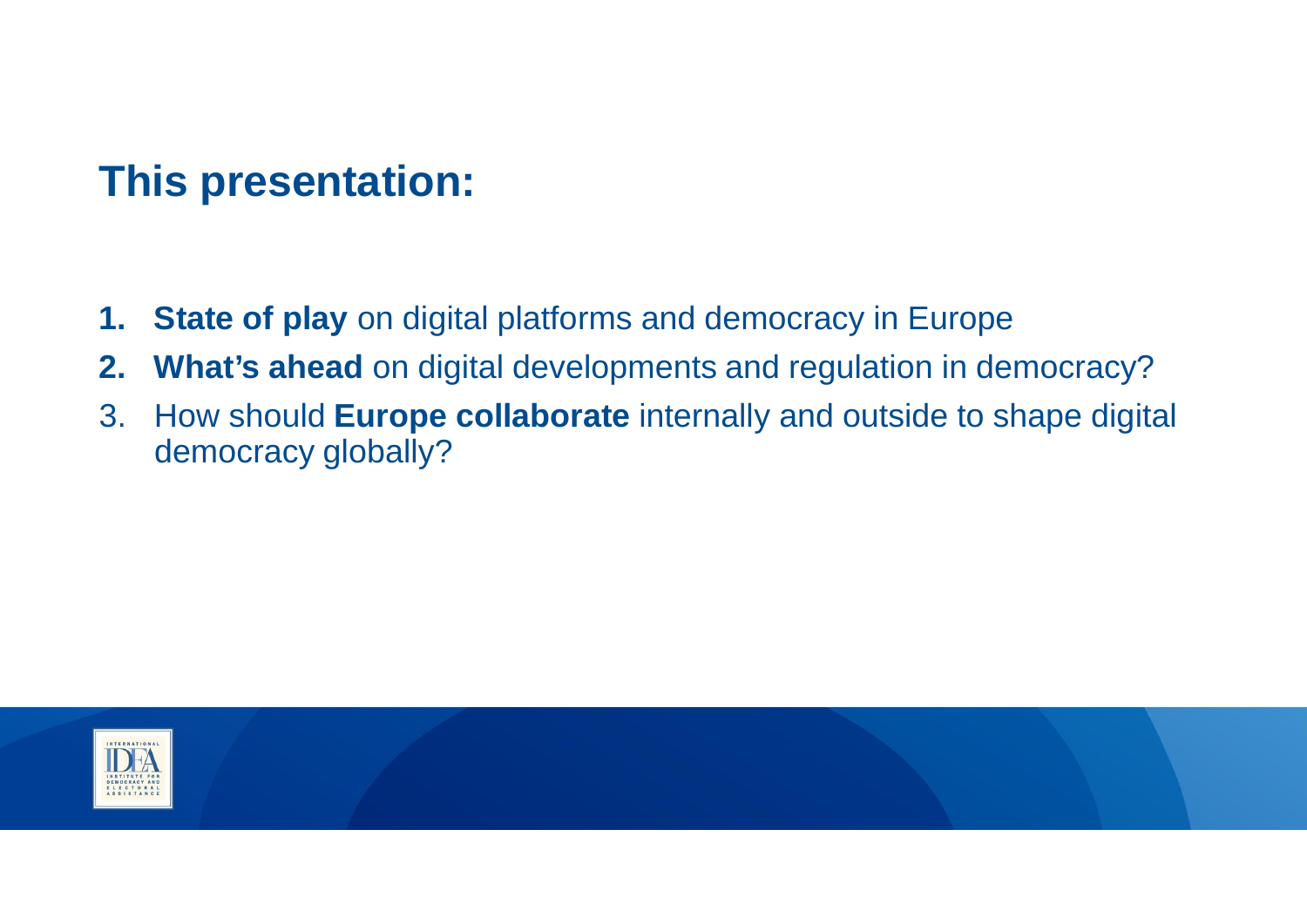## **1. State of play on digital platforms and democracy in Europe**

- v **Much progress** since 2016 on disinformation and cybersecurity in elections.
- v Steep increase in **EMB preparedness**; Most countries have dedicated institutions and procedures in place.
- v EU and national **legislation** reasonable progress. Some invest in soft-law (Codes of Conduct)
- $\vee$  No major disrupting events have taken place.
- v Some countries are ahead. In coming years, others will professionalise, while all will **mainstream digital preparedness** across electoral management.
- v Increase in **EMB coordination** (national/inter-agency, EU, global).

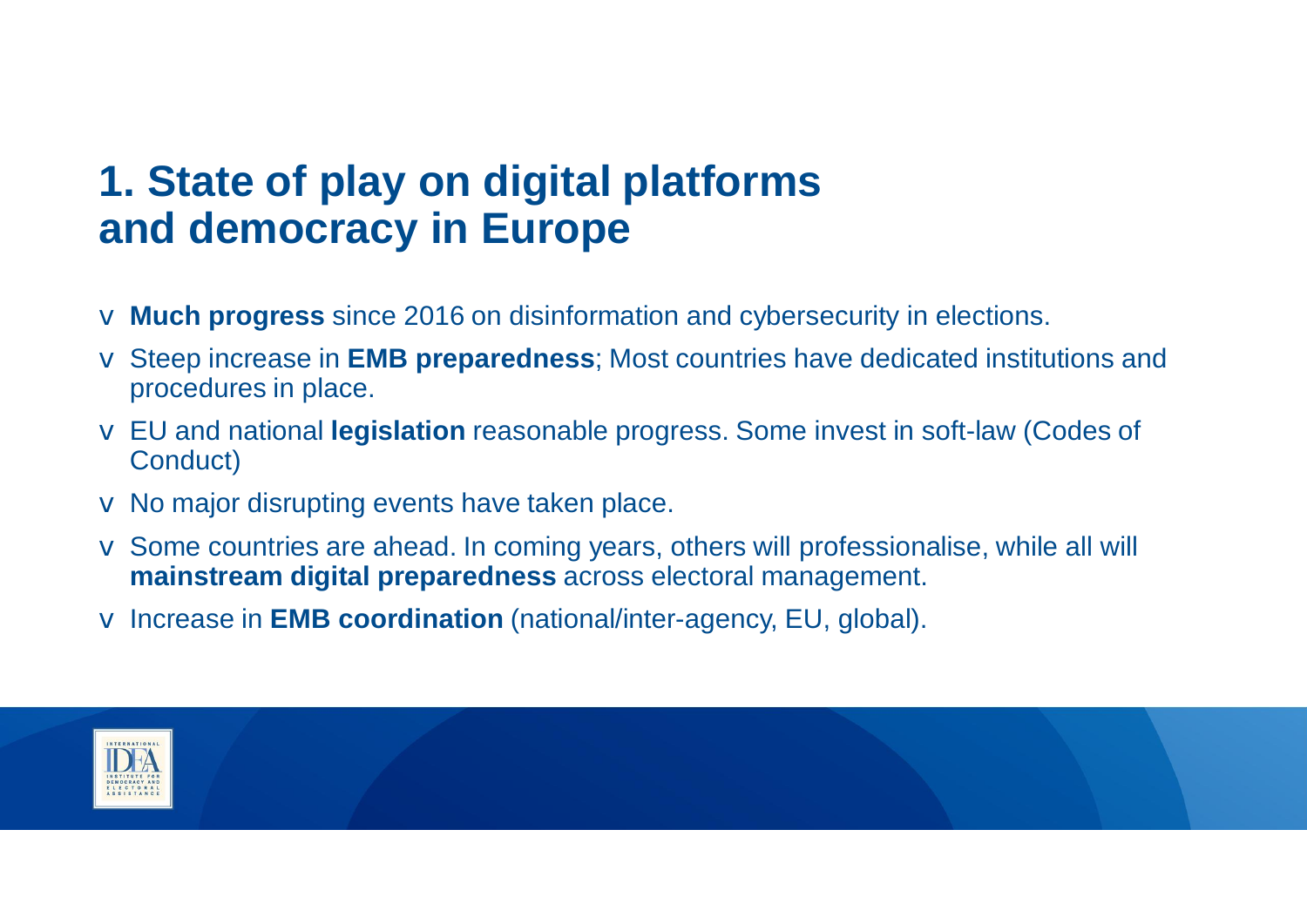## **Transparency and targeting of political advertising**

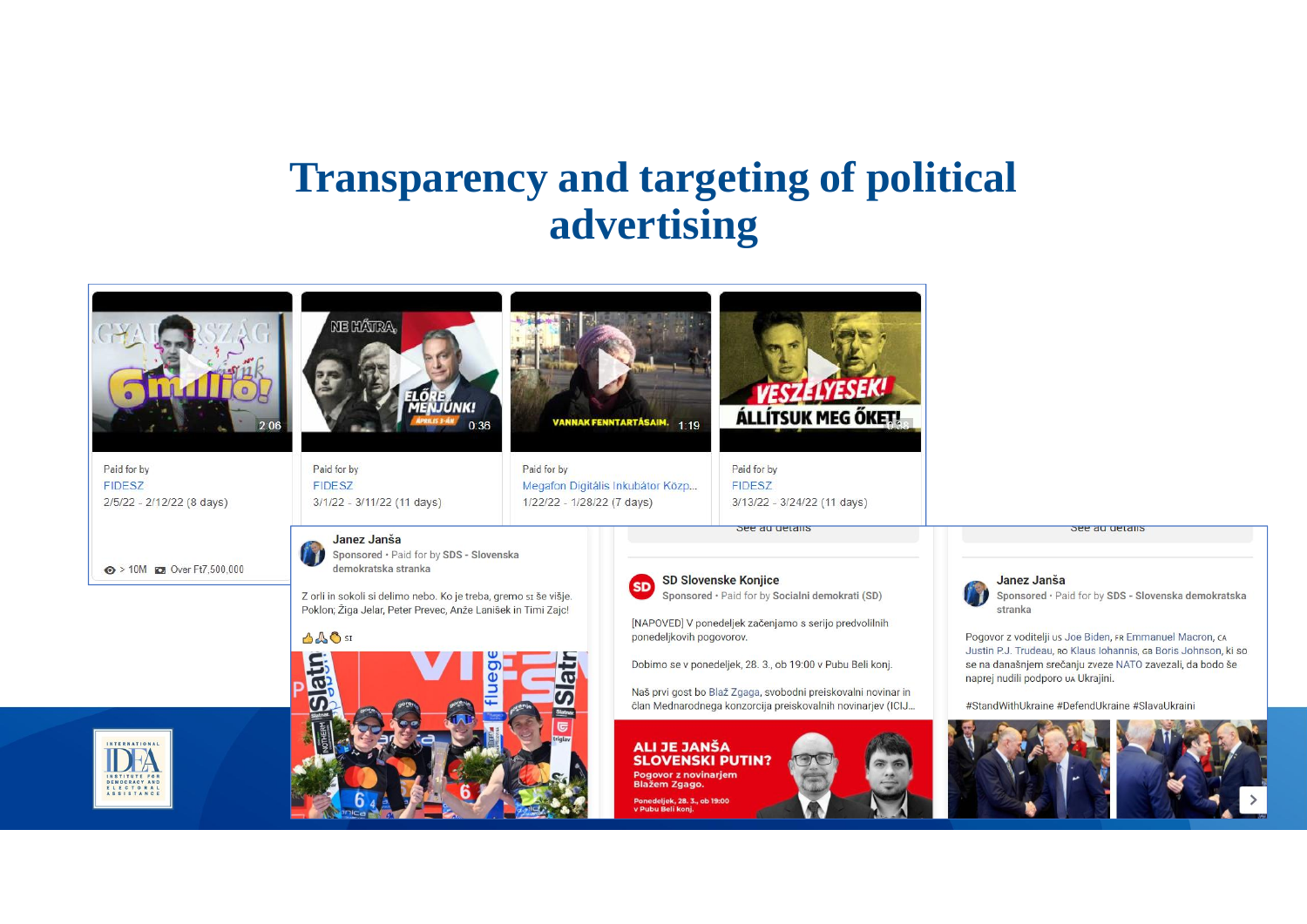## **Google political ads expenditure**



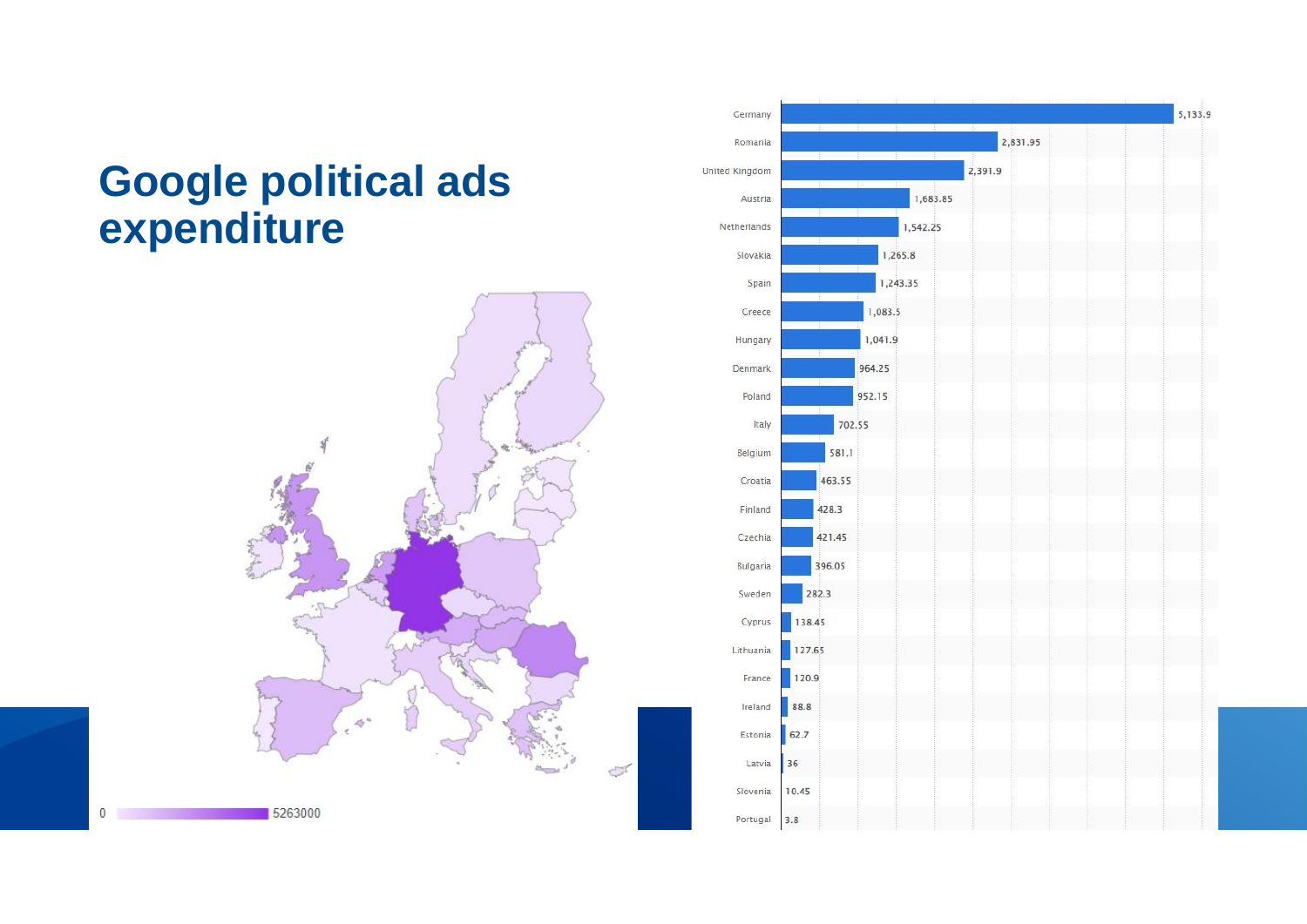## **1.Transparent online political advertising**

#### **Challenges to address**

- Traditional electoral campaigning rules difficult to enforce online
- Accountability gap for online campaigns, opaque origin, intent, financing
- Grey areas between paid/organic content, parties and intermediaries
- Cross-border online campaigning

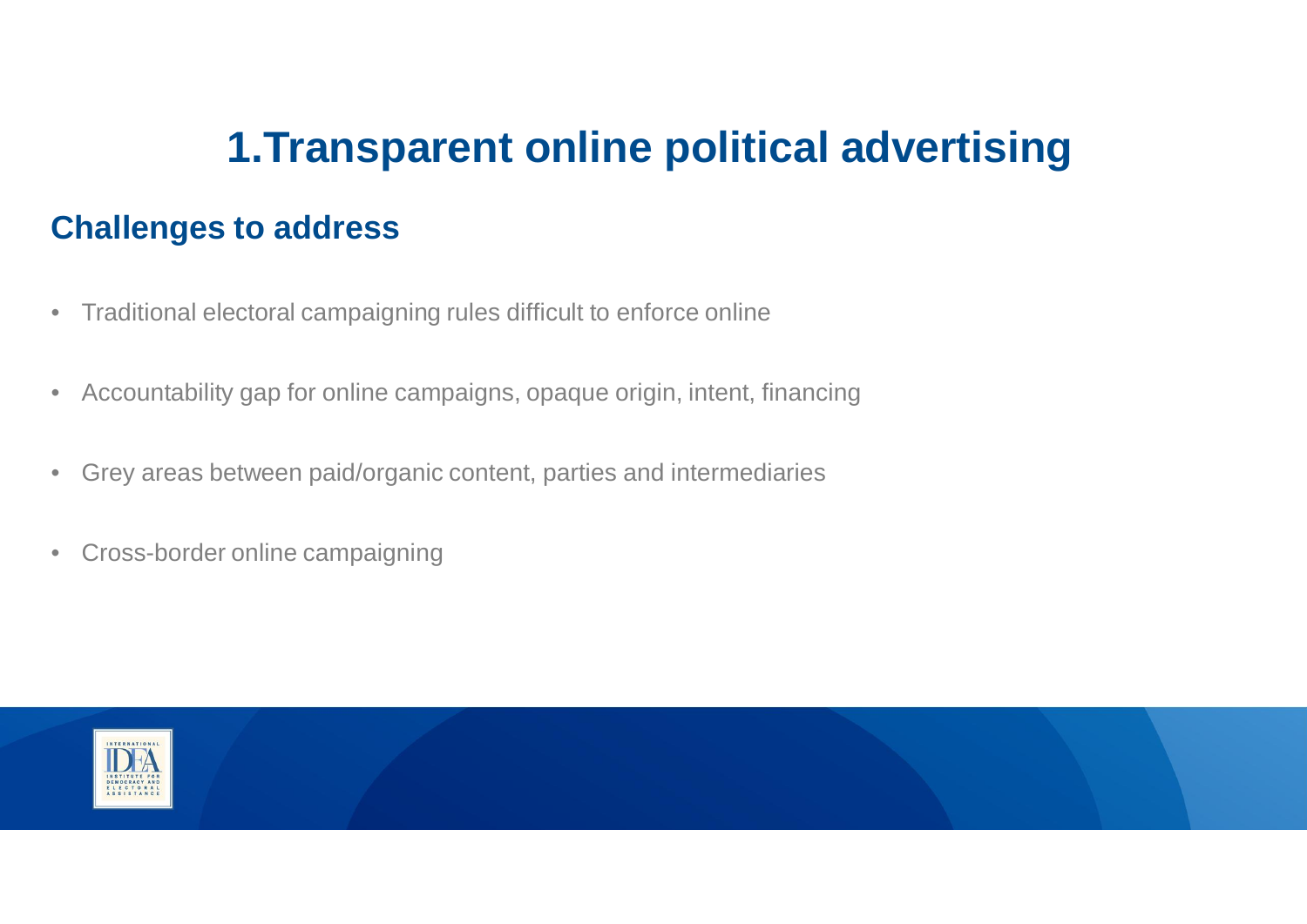# **EU regulation on political advertising**

## **Legislation Actions**

- Legislation to ensure greater **transparency** in the area of sponsored content in a political context
- Supporting measures and **guidelines** for political parties and Member States

#### **Legislation Goals**

- **Legislative proposal in Nov 2021** sufficiently ahead of 2024 EP election
- Establish **legal certainty**, uphold fundamental rights and citizen trust
- Stronger enforcement, compliance **(GDPR);** Complementing Digital Services Act **(DSA)** and EU Code of Practice on Disinformation
- Both for **sponsors of paid content and production/distribution channels**
- Interdisciplinary exchanges between MS: **European Cooperation Network on Elections** (ECNE)

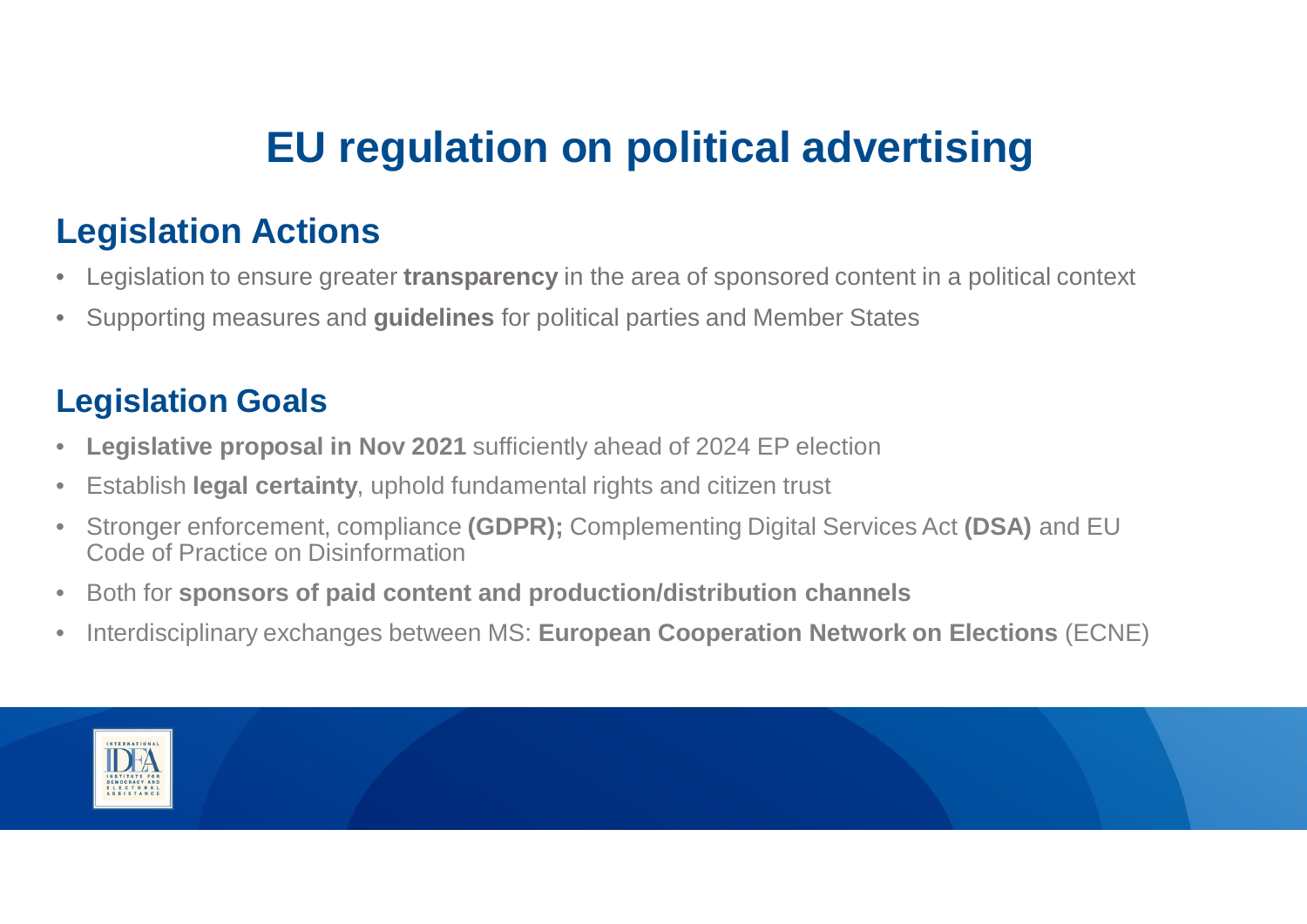## **Implementable and enforceable?**

- Ø Complement with **enforcement coordination**
- Ø Complement with **self-regulation** for parties & platforms
- Ø Complement with **citizen & media-monitoring**.

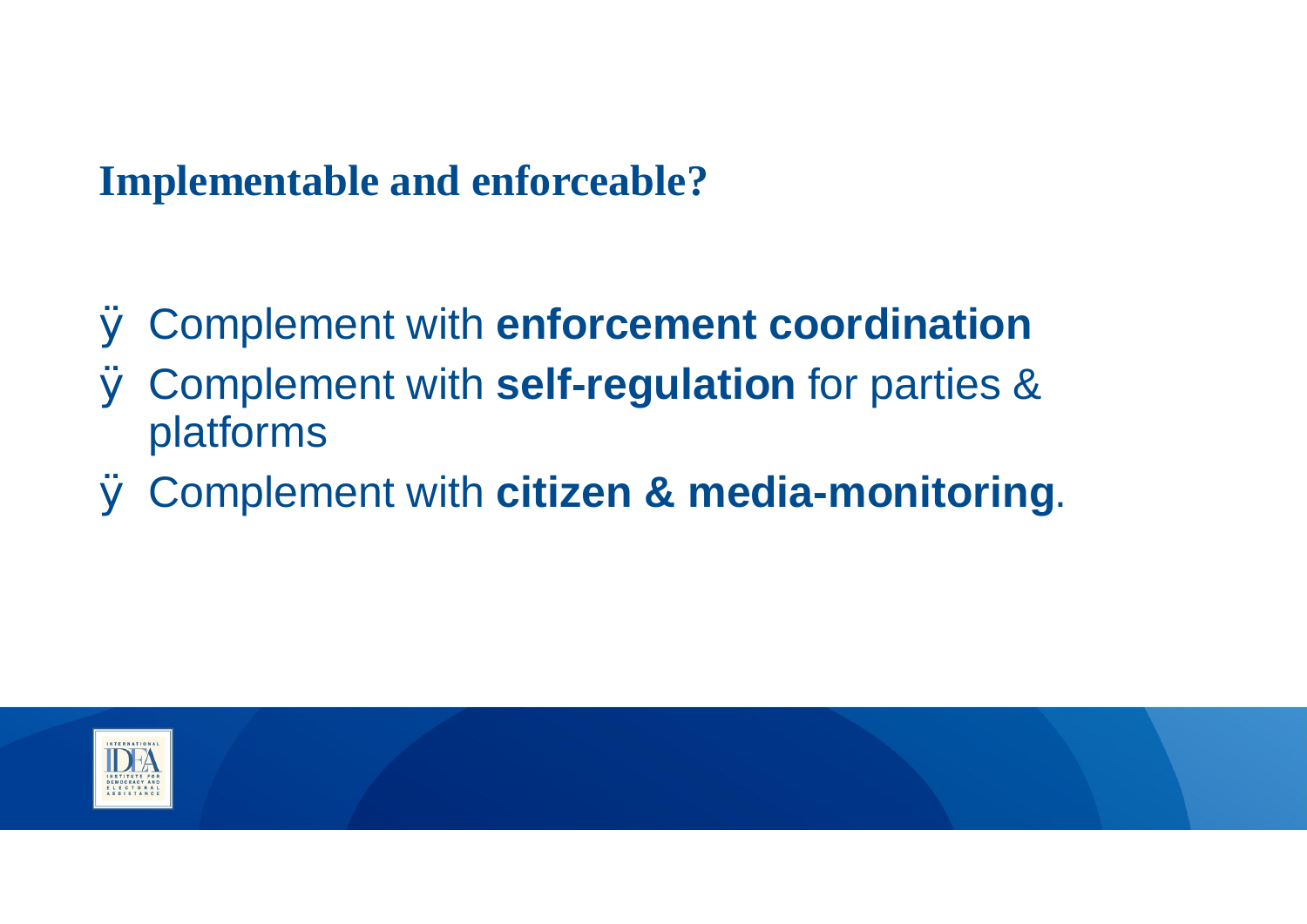## **Enforcement: political finance oversight in Europe**





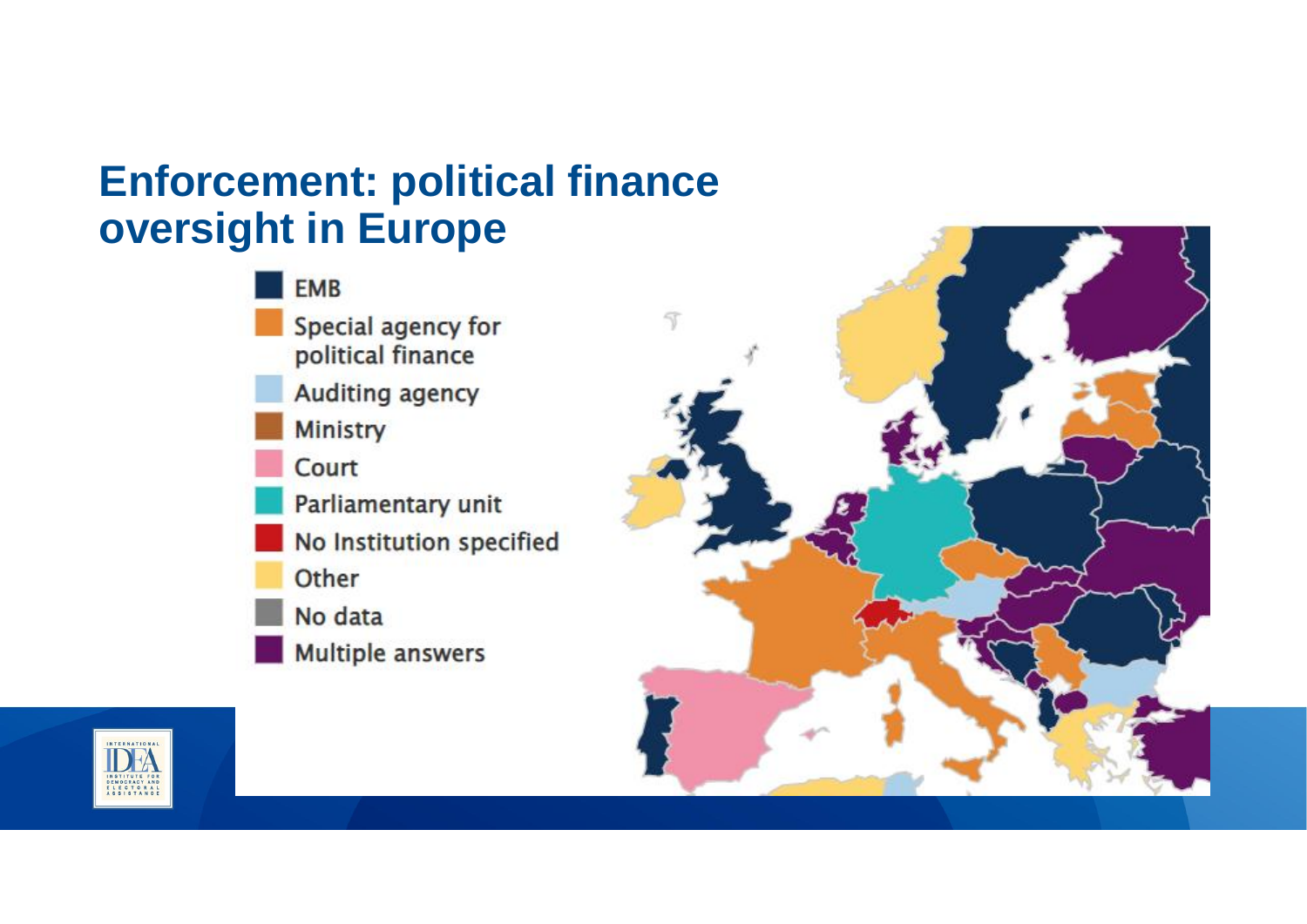## **Self-regulation for parties & platforms**

#### **Netherlands Code of Conduct on Online Political Advertising**

- 1. Voluntary and legally non-binding
- 2. 25 commitments on:
- *funding transparency,*
- *foreign interference*
- *Microtargeting*
- *disinformation.*
- 3. Signed by 11 political parties, 4 online platforms



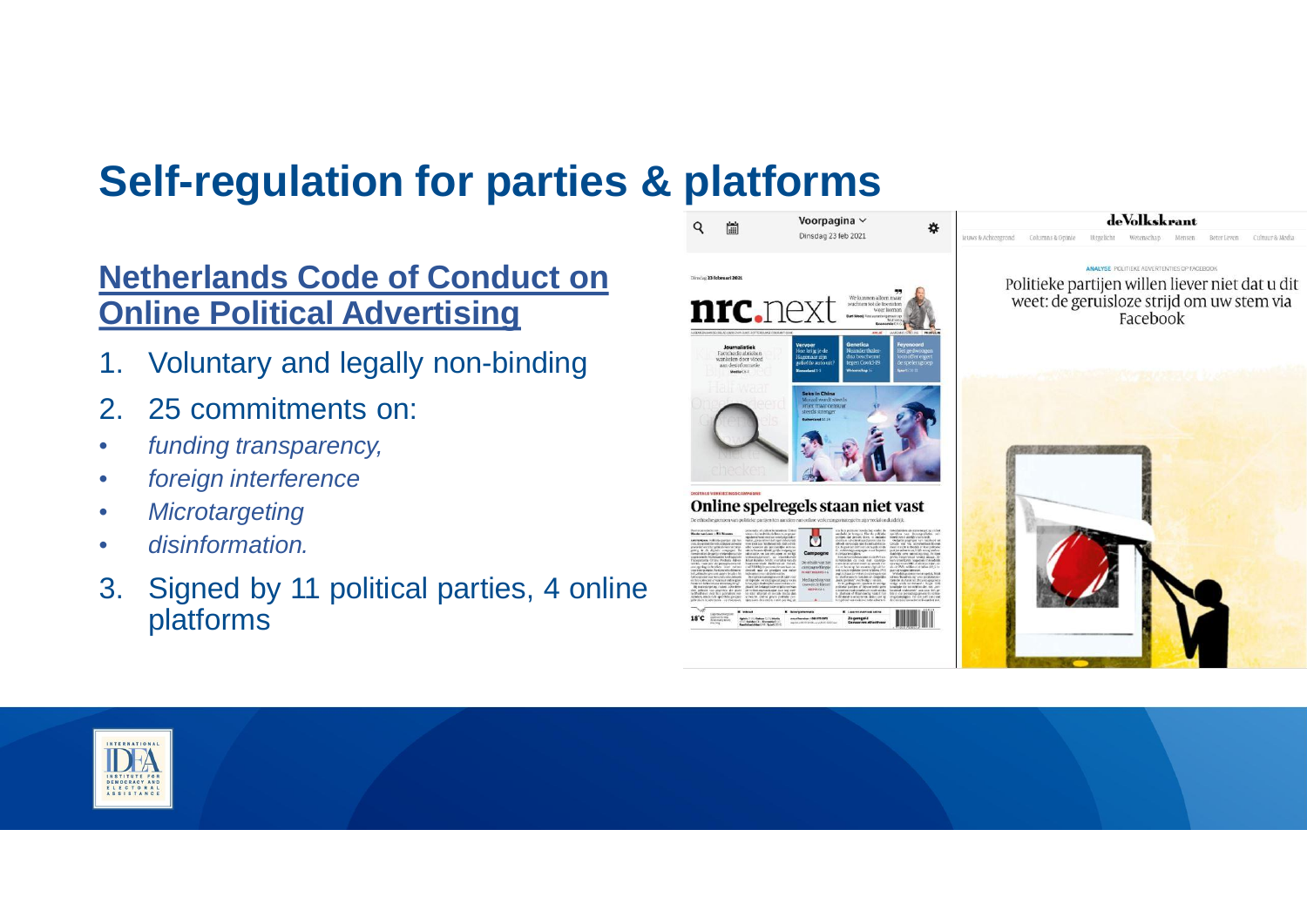## **2. What's ahead on digital developments and regulation in democracy?**

- $\vee$  Emerging themes:
- **1. Online political campaigning:** national enforcement of EU regulations, complement with national regulations for political parties.
- 2. Impact of **Artificial Intelligence** on elections
- v **Role of EU**: EU will be a leading regulatory and norm setting actor (Political advertising, Digital Services Act, AI act etc).
- $\vee$  Both within the EU and beyond ('Brussels effect').

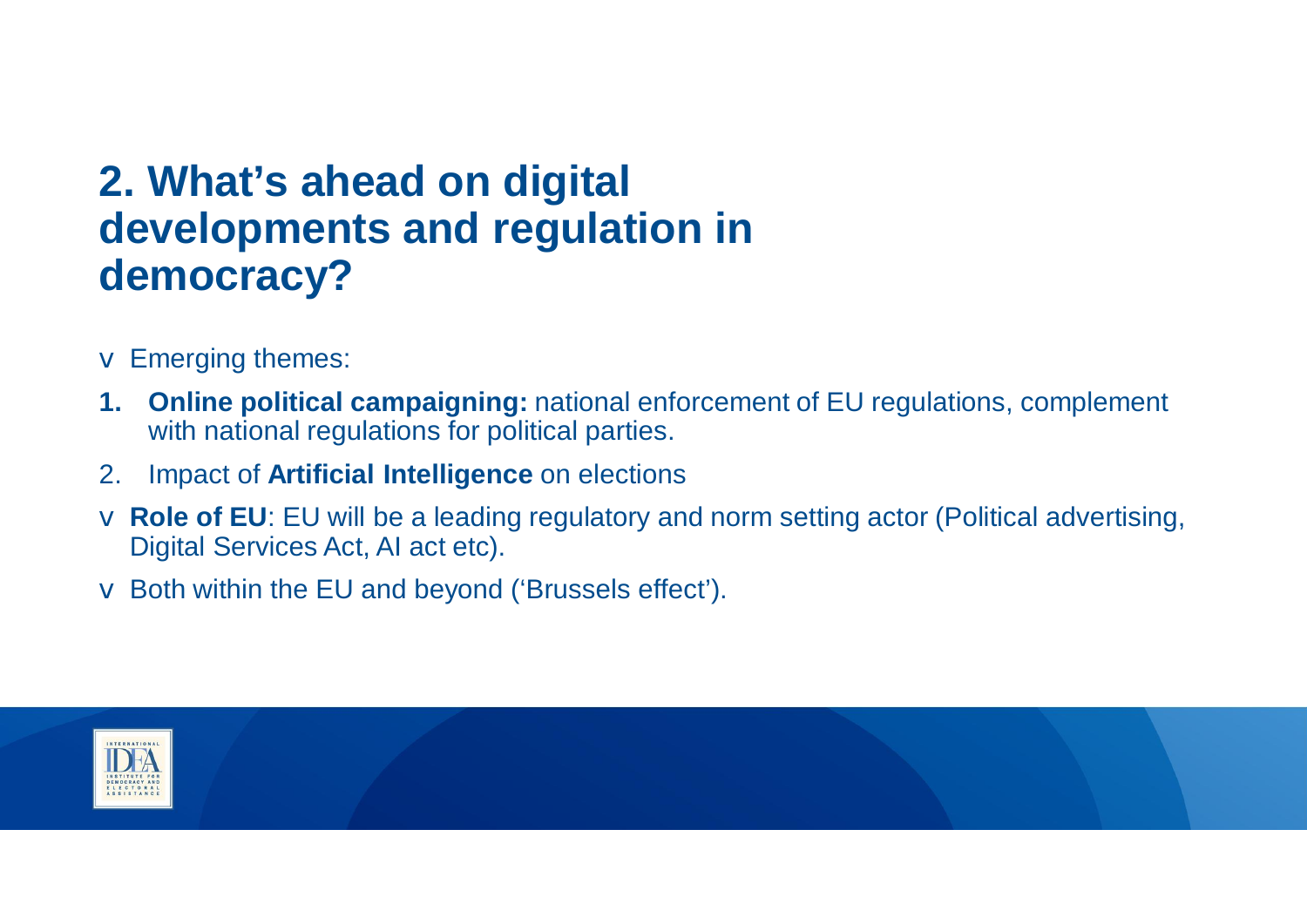## **3. How should Europe collaborate internally and externally to shape digital democracy globally?**

Internally:

- v European Cooperation Network on Elections (ECNE) to deepen and expand. Other **networks** like ACEEEO increasingly important.
- v But, more difficult given **multitude of oversight agencies** (data privacy agencies, cyberagencies, interior ministries, tech companies etc)

Externally:

- v **Trans-Atlantic coordination** increasingly important.
- v Possibly complemented by other democracies, to create a global **democratic digital sphere**.
- v Be careful that democracy does not become the **dividing line** for the digital world.

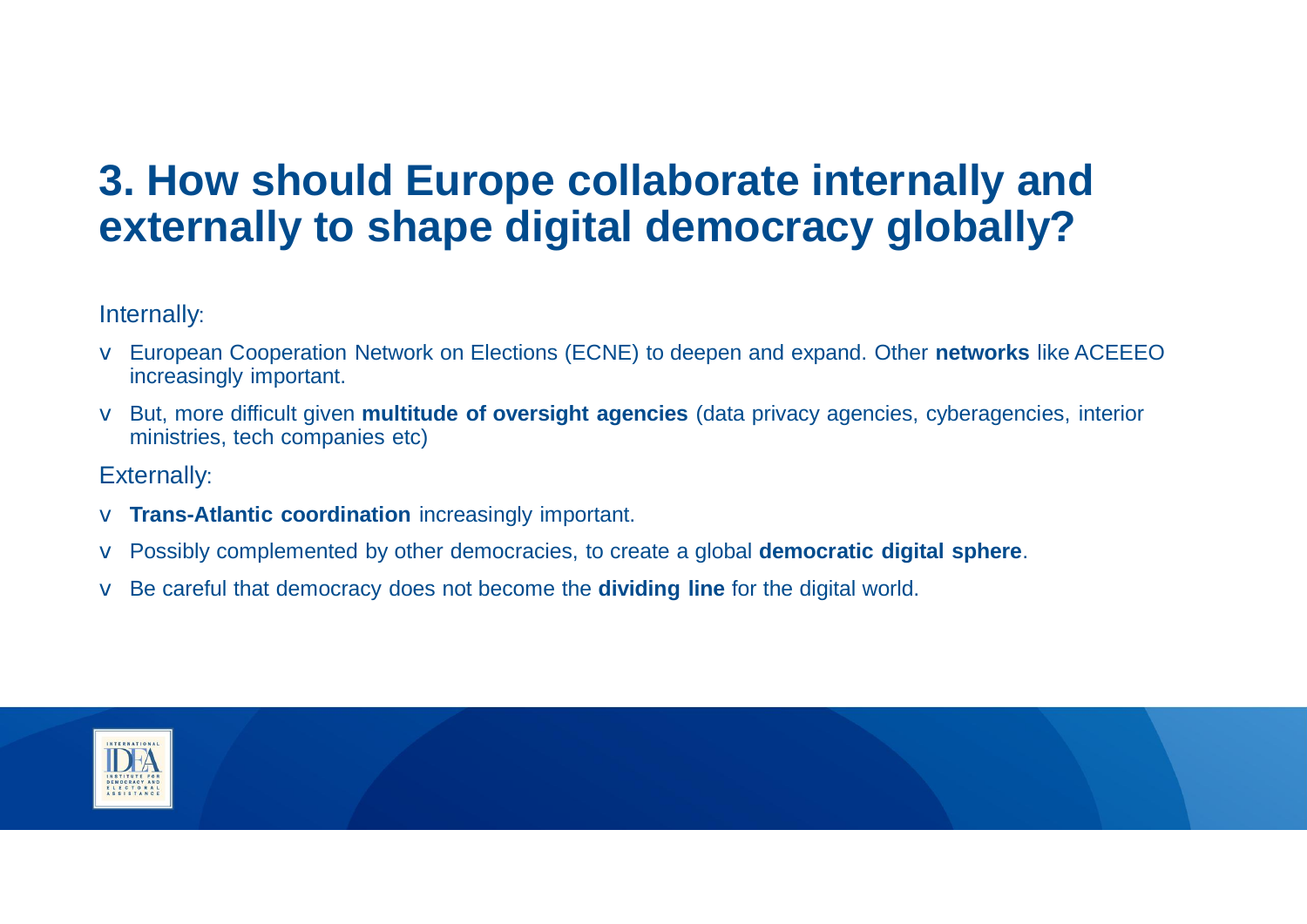## **Recommendations**

- 1. Be involved in development **of EU legislation**, and be ready for implementation.
- 2. Invest more in **regional learning**, given fast pace and complexity of digital innovations.
- 3. Beware of emerging **democratic digital divide**.